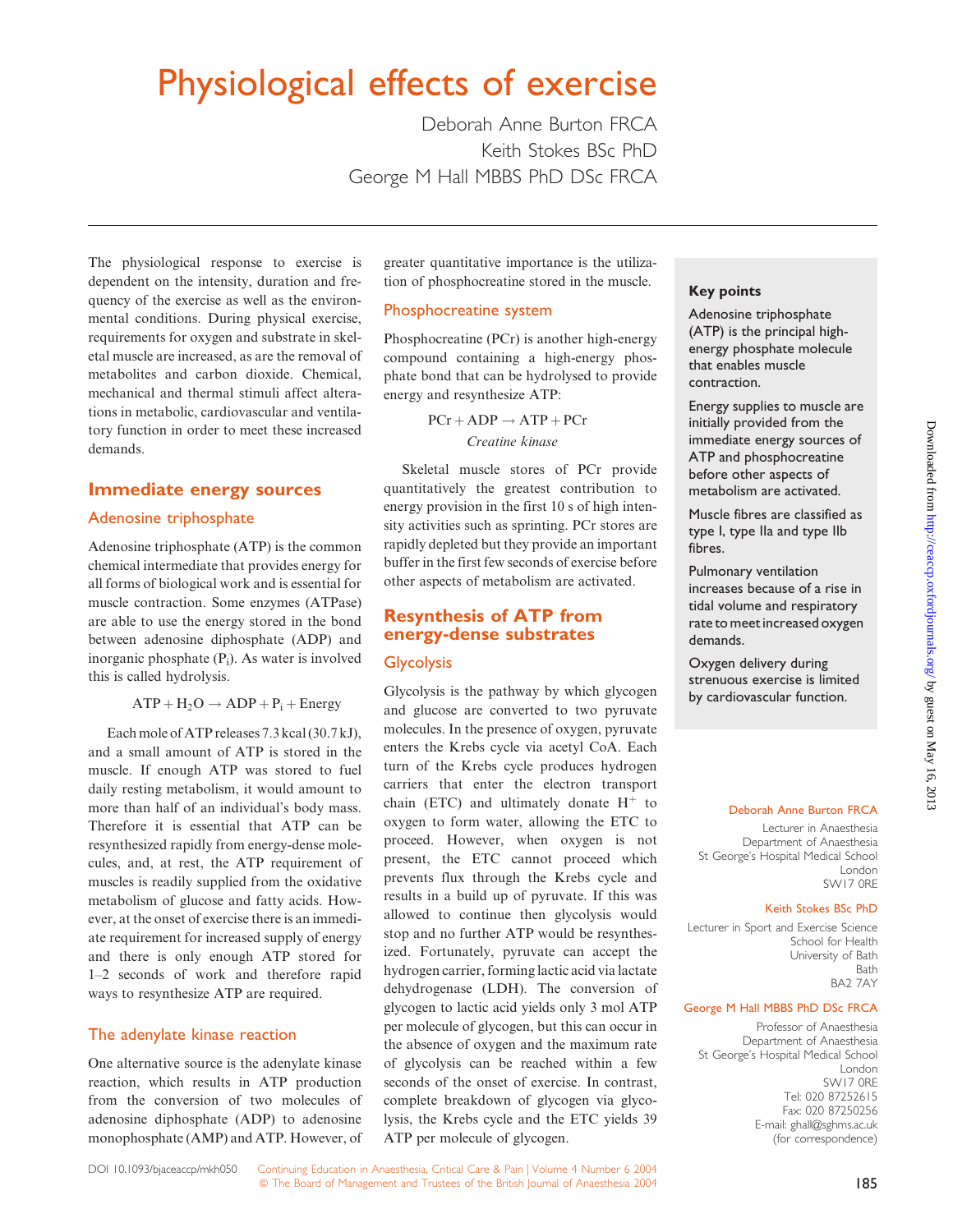

Fig. 1 An overview of substrate metabolism.

#### Fat metabolism

Fatty acids are more energy dense than glycogen and there are very large stores of fat in adipose tissue. In fact, if all of the energy stored as fat were stored as glycogen, body mass would increase by  $\sim$ 50 kg. Fatty acids are catabolized via  $\beta$ -oxidation and then entry to the Krebs cycle and the ETC. If it is fully oxidized a typical fat (palmitate) yields 129 molecules of ATP. Given that stores of fat in the body are so vast, they would allow exercise at a maximal intensity (i.e. sprinting) to continue for  $>1$  h. However, the rate of ATP resynthesis from fat is too slow to be of great importance during high intensity activity. Therefore, although fat is the preferred substrate and dominates the energy contribution to resting metabolism, carbohydrate stores are available when energy requirements increase, for example at the onset of exercise. As exercise continues, however, fat metabolism may become more important, particularly if muscle glycogen stores become depleted.

Traditionally, protein is not considered to contribute to energy provision except under conditions of starvation or in ultraendurance events. This is unsurprising on the basis that most of the protein in the body is functional in nature, for example contractile proteins in skeletal muscle.

### Muscle types

Muscle fibres can be classified as type I, type IIa and type IIb fibres. Characteristics of type I (slow twitch) and type IIb (fast twitch) fibres are summarized in Table 1. The proportion of type I and type II fibres varies in different muscles, with greater proportions of type I fibres in postural muscles. Type I fibres are more suited to prolonged activity as they are more efficient than type II fibres and have a greater reliance on oxidative metabolism of fatty acids and glycogen. Therefore, during prolonged, low intensity

Table | Characteristics of Type I and II muscles

| Characteristic           | Type I                             | Type II                 |
|--------------------------|------------------------------------|-------------------------|
| Time to peak tension     | $\sim$ 110 ms                      | $\sim$ 50 ms            |
| Macroscopic colour       | Red                                | White                   |
| Capillary supply         | High                               | Low                     |
| Main energy system       | Aerobic                            | Anaerobic               |
| Myoglobin levels         | High                               | Low                     |
| Number of mitochondria   | High                               | Low                     |
| Oxidative enzymes levels | High                               | Low                     |
| Resistance to fatigue    | Low                                | High                    |
| Type of exercise suited  | Endurance/long-<br>distance runner | High intensity/sprinter |

activity, type I fibres will be recruited. However, as the force required increases, larger type II fibres are recruited. If the speed of contraction is rapid, only type II fibres can contribute to force generation since type I fibres cannot produce force at as fast a rate as type II fibres. There are hereditary differences in the proportion of each type of fibre in a given muscle, which determine to some degree the athletic capabilities of the individual. For example, some people appear to be more suited to marathon running (type I predominant) whereas others are born to sprint and jump (type II predominant).

#### Respiratory system

During exercise, ventilation might increase from resting values of around 5–6 litre min<sup>-1</sup> to >100 litre min<sup>-1</sup>. Ventilation increases linearly with increases in work rate at submaximal exercise intensities. Oxygen consumption also increases linearly with increasing work rate at submaximal intensities. In an average young male, resting oxygen consumption is about 250 ml  $min^{-1}$  and in an endurance athlete oxygen consumption during very high intensity exercise might reach 5000 ml  $min^{-1}$ . The increase in pulmonary ventilation is attributable to a combination of increases in tidal volume and respiratory rate and closely matches the increase in oxygen uptake and carbon dioxide output. Breathing capacity, however, does not reach its maximum even during strenuous exercise and it is not responsible for the limitation in oxygen delivery to muscles seen during high intensity activity. Haemoglobin continues to be fully saturated with oxygen throughout exercise in people with normal respiratory function.

#### Changes in arterial blood gases

The changes which occur in arterial pH,  $P_{O_2}$  and  $P_{CO_2}$  values during exercise are usually small. Arterial Po<sub>2</sub> often rises slightly because of hyperventilation although it may eventually fall at high work rates. During vigorous exercise, when sufficient oxygen for flux through the Krebs cycle is not available, the increased reliance on glycolysis results in increased accumulation of lactic acid, which initially leads to an increase in  $Pa_{\text{co}_2}$ . However, this is counteracted by the stimulation of ventilation and as a result  $Pa_{\rm co}$ , is decreased. This provides some respiratory compensation for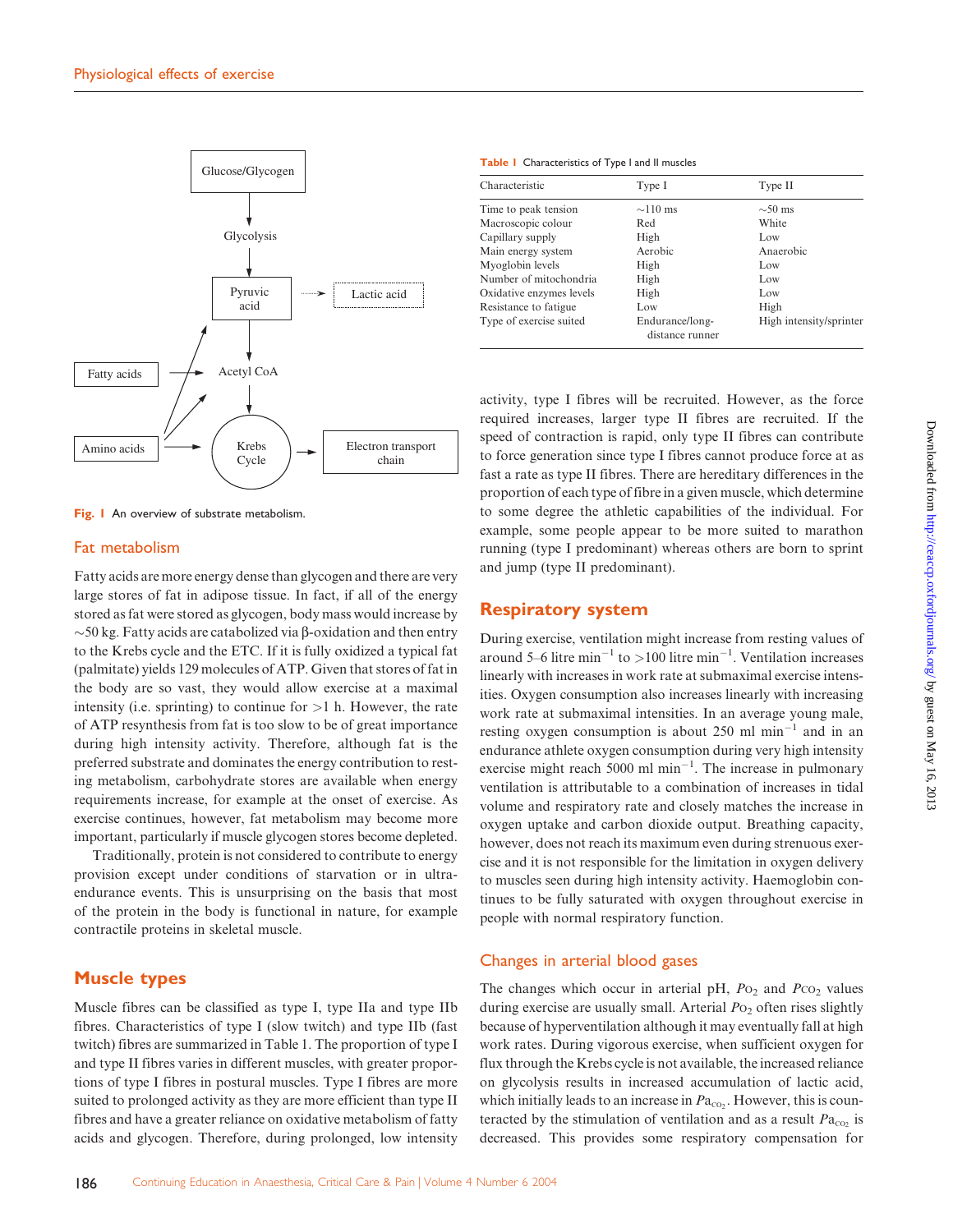further lactic acid production and prevents a decline in blood pH, which remains nearly constant during moderate exercise.

#### Changes in ventilation

Ventilation increases abruptly in the initial stages of exercise and is then followed by a more gradual increase. The rapid rise in ventilation at the onset of exercise is thought to be attributable to motor centre activity and afferent impulses from proprioceptors of the limbs, joints and muscles. The mechanism of stimulation following this first stage is not completely understood. Arterial oxygen and carbon dioxide tensions are not sufficiently abnormal to stimulate respiration during exercise. Suggestions have been made that the sensitivity of peripheral chemoreceptors to oscillations in  $Pa<sub>o</sub>$ . and  $Pa<sub>co</sub>$  is responsible for increasing ventilation, even though the absolute values remain stable. Central chemoreceptors may be readjusted to increase ventilation to maintain carbon dioxide concentrations. Other theories are that the rise in body temperature may play a role, or that collateral branches of neurogenic impulses from the motor cortex to active muscles and joints may stimulate the brain stem and respiratory centre leading to hyperpnoea. Overall, a number of factors have been suggested for the increase in ventilation, which occurs with exercise. The respiratory rate might remain elevated after heavy exercise for up to 1–2 h.

#### Cardiovascular system

Substrate and oxygen requirements of working skeletal muscles are dramatically elevated above resting requirements. Resting blood flow to muscle is usually  $2-4$  ml $\cdot 100$  g muscle<sup>-1</sup> min<sup>-1</sup>, but might increase to nearly 100 ml  $\cdot$  100 g muscle<sup>-1</sup> min<sup>-1</sup> during maximal exercise. This occurs in part because of vasodilatory metabolites such as AMP, adenosine,  $H^+$ ,  $K^+$  and  $PO_4^{3-}$  acting on pre-capillary sphincters, which override the vasoconstrictor effects of norepinephrine. In addition, decreased pH and increased temperature shift the oxygen dissociation curve for haemoglobin to the right in exercising muscle. This assists in unloading more oxygen from the blood into the muscle. During muscular contraction, blood flow is restricted briefly but overall it is enhanced by the pumping action of the muscle.

Whilst muscle and coronary blood flow increase, cerebral blood flow is maintained constant and splanchnic flow diminishes. However, essential organs such as the bowel and kidneys must be protected with some blood flow maintained. An additional demand on blood flow during exercise is the requirement to increase skin blood flow in order to enable heat dissipation.

#### Circulatory changes

The increase in blood flow to muscles requires an increase in the cardiac output, which is in direct proportion to the increase in oxygen consumption. The cardiac output is increased by both a rise in the heart rate and the stroke volume attributable to a more complete emptying of the heart by a forcible systolic contraction.

| Table 2 Comparison of cardiac function between athletes and non-athletes |
|--------------------------------------------------------------------------|
|--------------------------------------------------------------------------|

|                  | Stroke volume (ml) | Heart rate (beats $min^{-1}$ ) |  |
|------------------|--------------------|--------------------------------|--|
| At rest          |                    |                                |  |
| Non-athlete      | 70                 | 70                             |  |
| Trained athlete  | 100                | 50                             |  |
| Maximum exercise |                    |                                |  |
| Non-athlete      | 110                | 190                            |  |
| Trained athlete  | 160                | 180                            |  |
|                  |                    |                                |  |

These chronotropic and inotropic effects on the heart are brought about by stimulation from the noradrenergic sympathetic nervous system. The increase in heart rate is also mediated by vagal inhibition and is sustained by autonomic sympathetic responses and carbon dioxide acting on the medulla.

The efficacy of systolic contraction is particularly important in trained athletes who can achieve significant increases in cardiac output as a consequence of hypertrophy of cardiac muscle. Table 2 shows that increased maximal cardiac output in endurance trained athletes is a function of greater stroke volume rather than an increase in maximal heart rate, which is, in fact, lower in these athletes.

Heart rate and stroke volume increase to about 90% of their maximum values during strenuous exercise and cardiovascular function is the limiting factor for oxygen delivery to the tissues. Oxygen utilization by the body can never be more than the rate at which the cardiovascular system can transport oxygen to the tissues. There is only a moderate increase in blood pressure secondary to the rise in cardiac output. This is caused by stretching of the walls of the arterioles and vasodilatation, which in combination reduce overall peripheral vascular resistance. There is a large increase in venous return as a consequence of muscular contraction, blood diversion from the viscera and vasoconstriction.

#### Maximum oxygen consumption

As work rate is increased, oxygen uptake increases linearly. However, there is an upper limit to oxygen uptake and, therefore, above a certain work rate oxygen consumption reaches a plateau. This is termed the maximal oxygen uptake ( $\dot{V}$ O<sub>2max</sub>). A considerable amount of research has focused on the factors that limit  $\dot{V}_{\rm O2max}$ .

#### The pulmonary system

Pulmonary limitations to  $\dot{V}_{\text{O}_{2\text{max}}}$  are evident in some situations, such as when exercising at high altitudes and in individuals with asthma or other types of chronic obstructive pulmonary disease. However, in most individuals exercising at sea level the lungs perform their role of saturating arterial blood with oxygen extremely effectively as described previously.

#### Cardiac output

As described previously, endurance training results in increased cardiac output through increased stroke volume.